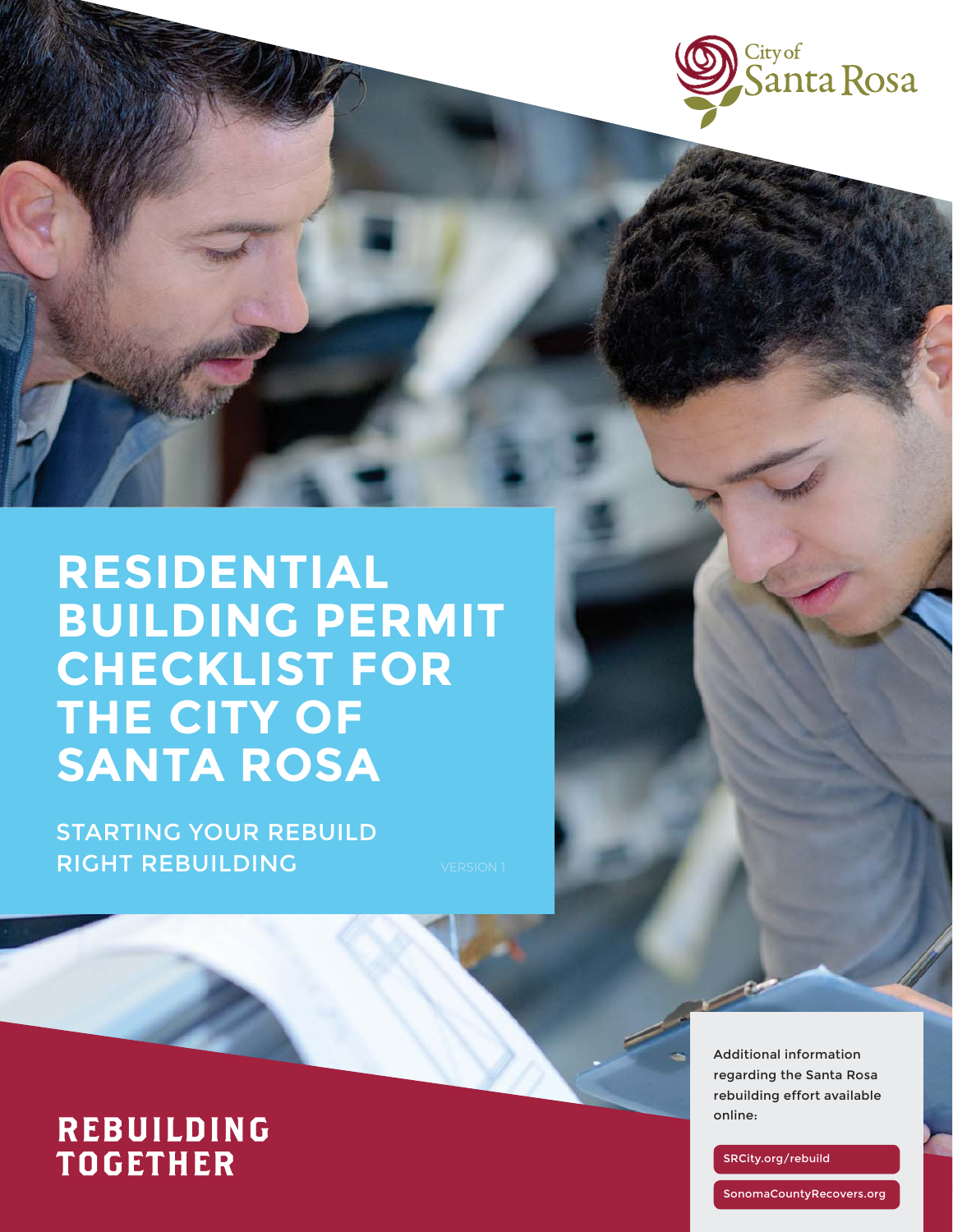We're here to help you. We can help to assemble a complete application packet, so you can start your rebuild right. Work with your design professional to ensure your application, plans, and supporting documents are complete to ensure the fastest approvals possible. Visit SRCity.org/rebuild or contact the Resilient City Permits Office to get help preparing your submittal packet.

Resilient City *REBUILDING PERMIT CENTER* 100 Santa Rosa Avenue, Room 6 Santa Rosa, CA 95404 Monday - Friday, 8am-5pm rebuild@srcity.org 707-543-4649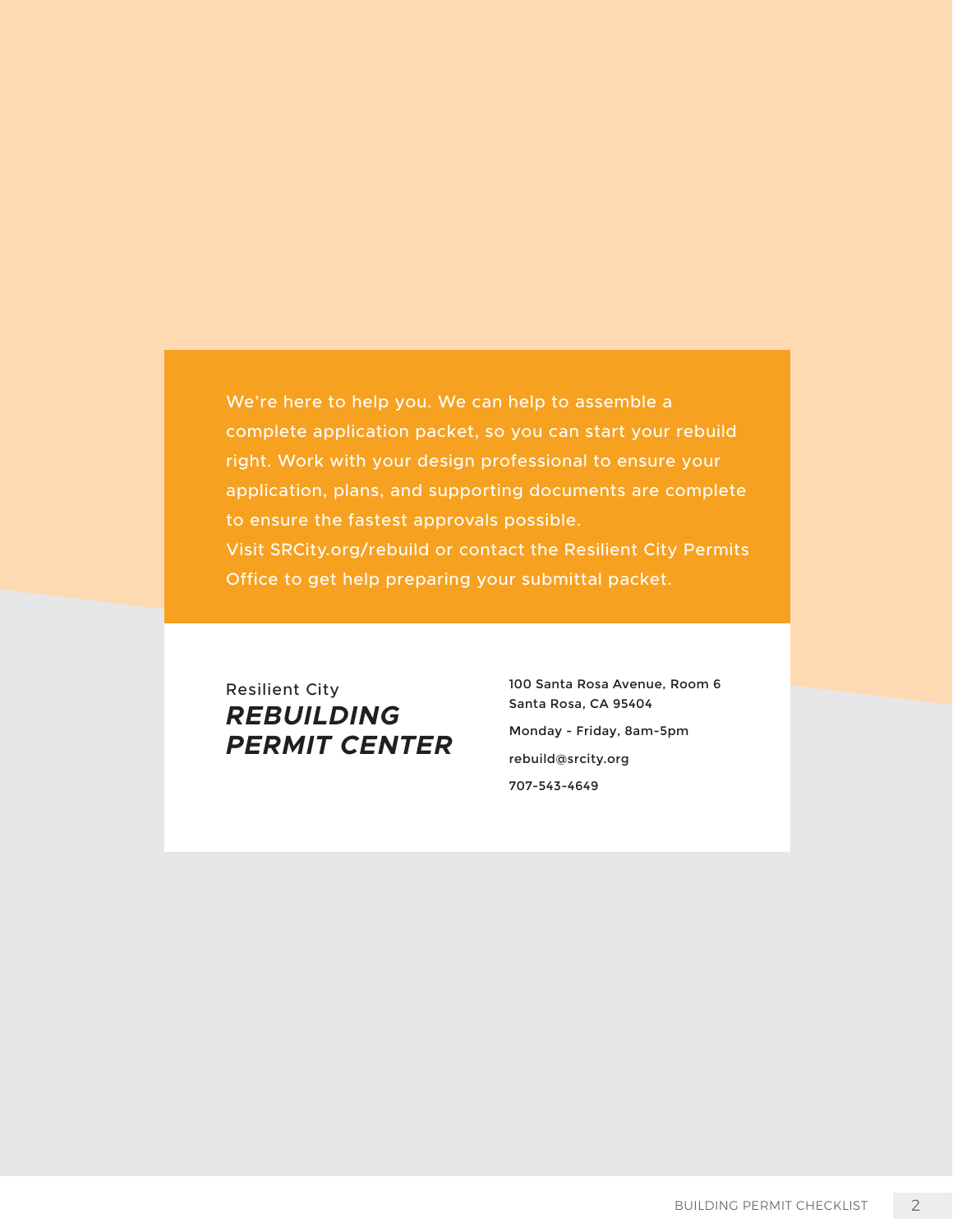## *HERE'S WHAT YOUR PROCESS WILL LOOK LIKE*

- **1.** Work with a design professional to assemble a complete submittal packet.
- **2**. Complete a building permit application, to be found at srcity.org/documentcenter/view/2614
- **3.** Call to schedule an appointment to save time 707-543-4649, or visit the Resilient City Permit counter.
- **4.** Once your complete plans are received, they will be checked to all necessary division requirements:

 Planning Division - if discretionary review is required, they will review for conformance to "Conditions of Approval" (C of A).

 Engineering Division - will review submittal & may require public improvements.

 Fire Department - will review residential sprinkler design and installation.

 Utilities - will review for availability, backflow devices, demands, and determine fees, water meter size, etc.

 Water Conservation - All new SFD, ADU & Duplexes shall be reviewed for compliance to water conservation ordinances.

- **5.** Plan check review comments will be compiled by the differing divisions and departments and will be available to the designer/ applicant in a timely manner. Some comments may require correction or clarification by the design professional before permits can be issued. Some items will be able to be resolved at the public counter or specified upon the plan as a deferred submittal.
- **6.** Some requirements, including residential fire sprinklers and landscaping plans, may also be listed as a deferred submittal for review at a later time.

Discretionary review is required for units in hillside areas (over 10% slope), Scenic Corridor, Historical areas and in zones where required. Please check with the recovery center planner for further information or additional restrictions.

An incomplete packet will not be accepted and will require you to come back at a later time with missing information.

Allowable method of payment for required fees are Mastercard, VISA, Discover, check or cash only.

We accept electronic plan submittals. Call the Resilient City Rebuilding Permit Center for more info. 707-543-4649

#### NOTE:

All parcels originally in Planned or Hillside Developments proposing new structures must comply with original design and development standards for that lot. Adherence to the standards, review, and approval will be determined by the Director of Planning and Economic Development. All planning application and review fees will be waived.

All Design Review or Hillside Development structures that alter the originally permitted footprint or building height will be reviewed by the Director of Planning and Economic Development (PED). PED shall notify, by mail, all persons or entities set forth in Section 20.66.020(C)(1) 10 days prior to taking action. There will be no public hearing required. This process will take a minimum of 20 days.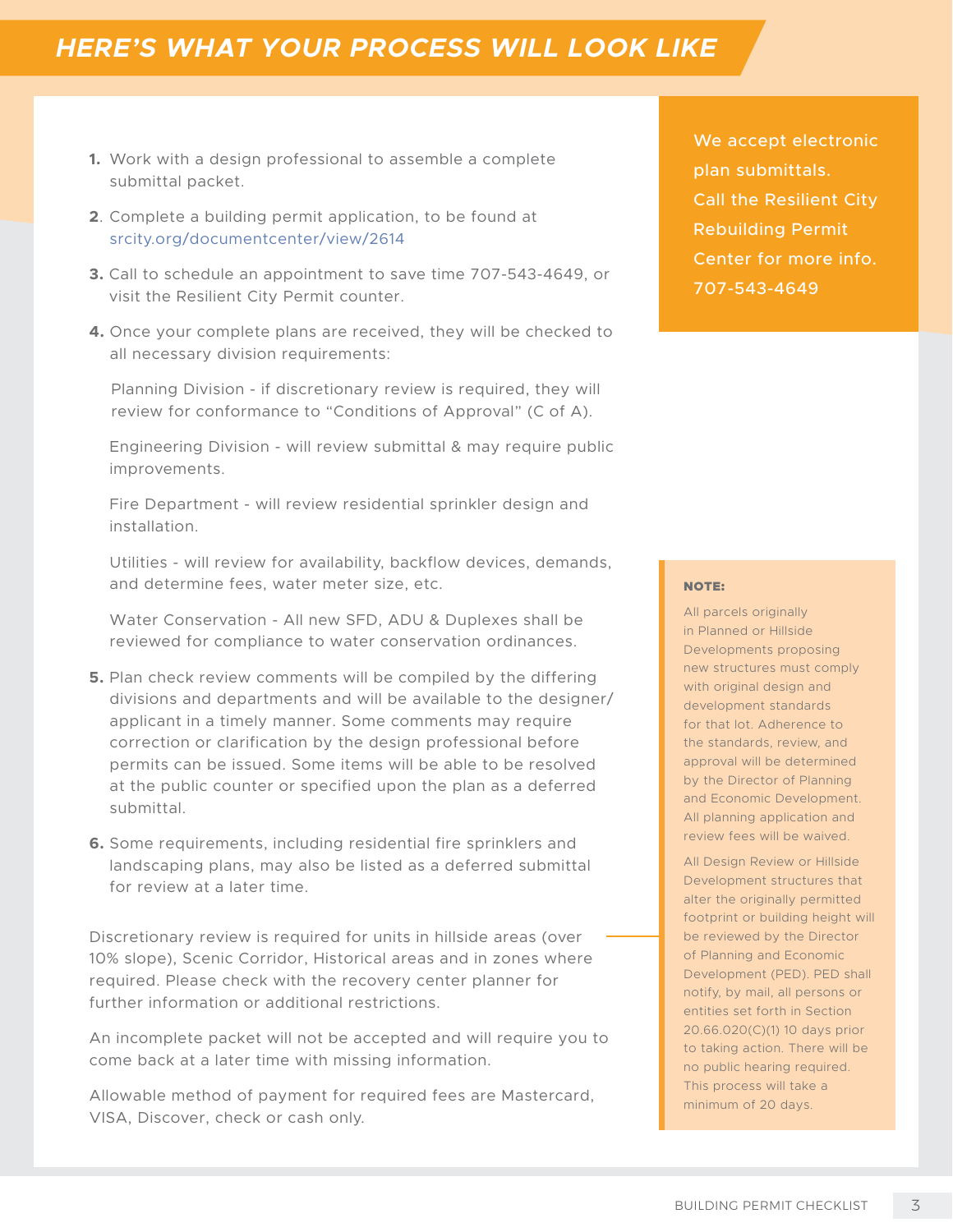- 1 Copy of Completed Building Permit Application
- Complete 3 Signed Sets of Drawings See the enclosed plan requirements for a detailed checklist of drawing and plan requirements. All plans and drawing must be legible, we suggest 24x36" as a minimum size.
- □ Cover Sheet or sheets shall show the original dwelling's footprint, dimensions, floorplan and elevations
	- If there are no changes from the original footprint, elevation, or floorplan, clearly include the following on the front page: *"No changes proposed from original footprint, location, floorplan, or elevations."*
- □ 2 Sets Structural Calculations per (ASCE 41-10) or Design per Conventional Construction Provisions
- □ 2 Sets Energy Calculations (Title 24)
- 1 Copy of landscape and irrigation plan, can also be noted as deferred submittal to be addressed at a later time.
- □ 1 Survey completed by a licensed surveyor or civil engineer
- □ 2 Sets Signed CALGreen Support Documentation
- □ 2 Sets Soils Addendum Letter (if pre-exist report on file) and Plan Review Letter From Soils Engineer
- If in Homeowners Association and subject to review, please obtain approval prior to submittal
- □ 1 Copy of a Completed and Signed School District Form
- □ Specify on Plan if parcel is located within: High Wind, Flood or Wildland Urban Interface (WUI) Area or Zone

Fire sprinkler code upgrades and landscape and irrigation plans will be required on all Resilient City properties. These can be included in the original submittal packet, or noted as a deferred submittal.

If landscaping and irrigation plans may be a deferred submittal they shall be reviewed and approved by the City prior the first sheetrock inspection.

Fire sprinklers will be required and shall be listed on the plans as a separate permit and submittal to fire department.

#### NOTE:

If a survey is not provided with the submittal; one will be required and provided at the first inspection, typically foundation/forms/footings/ rebar.

#### NOTE:

Fire sprinkler applications are submitted directly to the Fire Department for review and approval. Issuance of the permit must occur prior to installation of the fire protection system. The Plan Review Permit Application for fire sprinklers can be found at https://srcity.org/651/permits**inspections**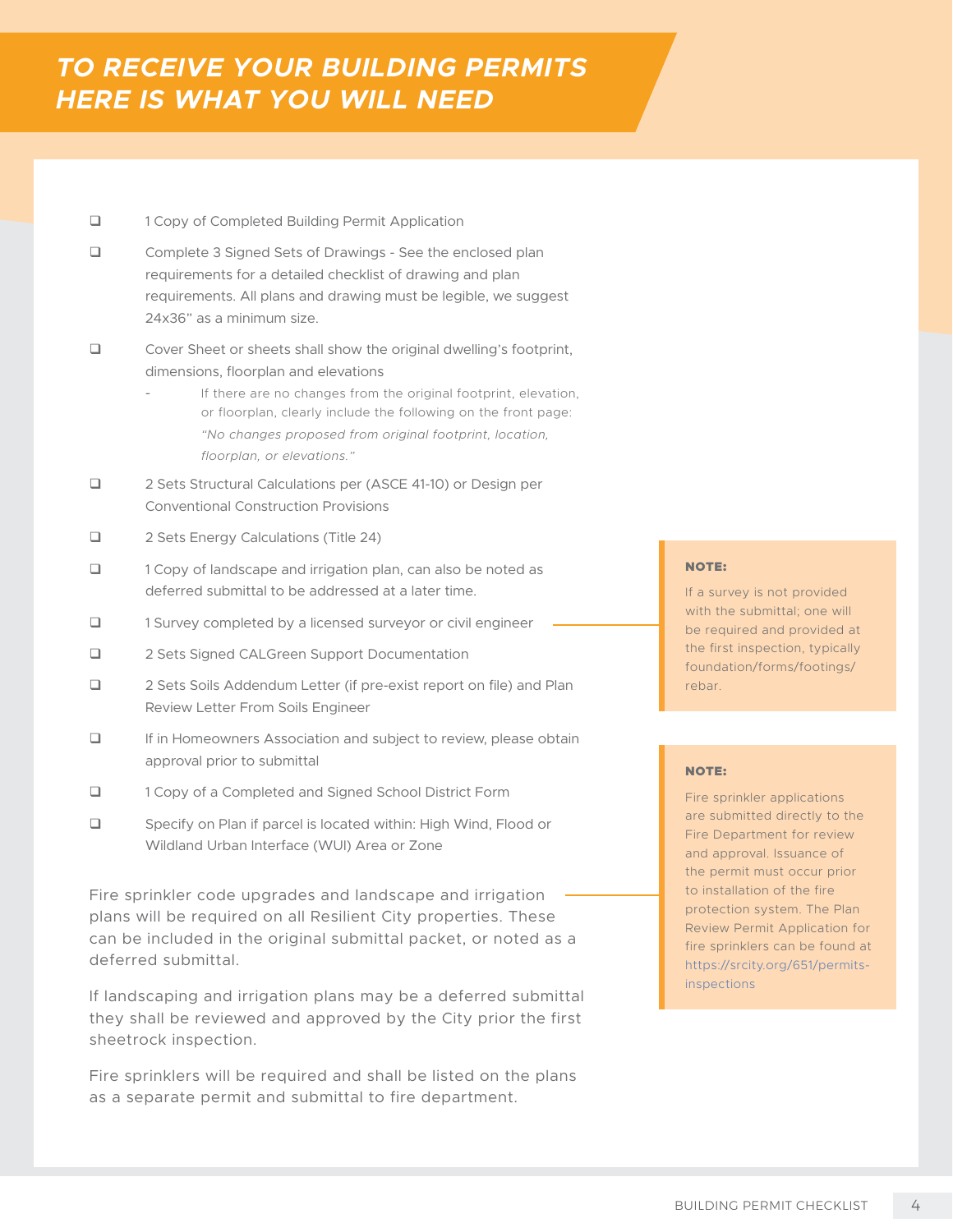This guideline has been prepared to help you and your design professional ensure all rebuild. All of these steps must be completed to receive your building permit.

## General Information

- □ Code Compliance Statement listing applicable codes
- $\Box$  Project name, address and clear scope of work
- Owner information: Name Address and Phone Number
- Designer Information: Name, Address, Phone Number and Email
- Cover sheet must identify previously existing square footages of structures being replaced
- **Q** Plan Sheet identifying the configuration of the previous dwelling on the property that includes:
	- Original Site Plan identifying dwelling footprint and all previous dimensions
	- $\Box$  Original Floor Plan (if proposing to alter floor plan)
	- Original Elevations (if proposing to alter elevations)
- Clear indication that the project will be fire sprinklered with necessary plans or a note indicating the sprinkler plans will be submitted separately prior to frame inspection
- Sheet Index of drawings
- □ Vicinity Map of project location

## Building Data

- Occupancy group(s) per Building Division (For Residential, generally R3 or U)
- Type of Construction (Generally VB)
- □ Floor area per story and total floor area
- □ Building height (height calculation if in a hillside area)

## CALGreen Checklist Forms

□ City of SRE CALGreen Checklist to be incorporated into the set of prints or attached to plans

#### SOIL ANALYSIS REPORT

If soil conditions are known to be present (e.g.- expansive soils, uncertified fills, etc.) these do require Geotechnical Engineering design considerations and conventional foundations are not acceptable. Geotechnical Reports on file at the City for the Coffey Park area indicate the presence of expansive soils and non-certified fills. While this does not necessarily require a full new geotechnical investigation; at a minimum, an update letter from a geotechnical engineer will be required to address this issue and other criteria deemed important by the project engineer.

#### NOTE:

Upgrades or modifications necessary to provide adequate water flow to the fire sprinkler system may trigger the need to obtain an encroachment permit. No work in the public right-ofway may commence until the required encroachment permit is obtained.trigger the need to obtain an encroachment permit. No work in the public right-of-way may commence until the required encroachment permit is obtained.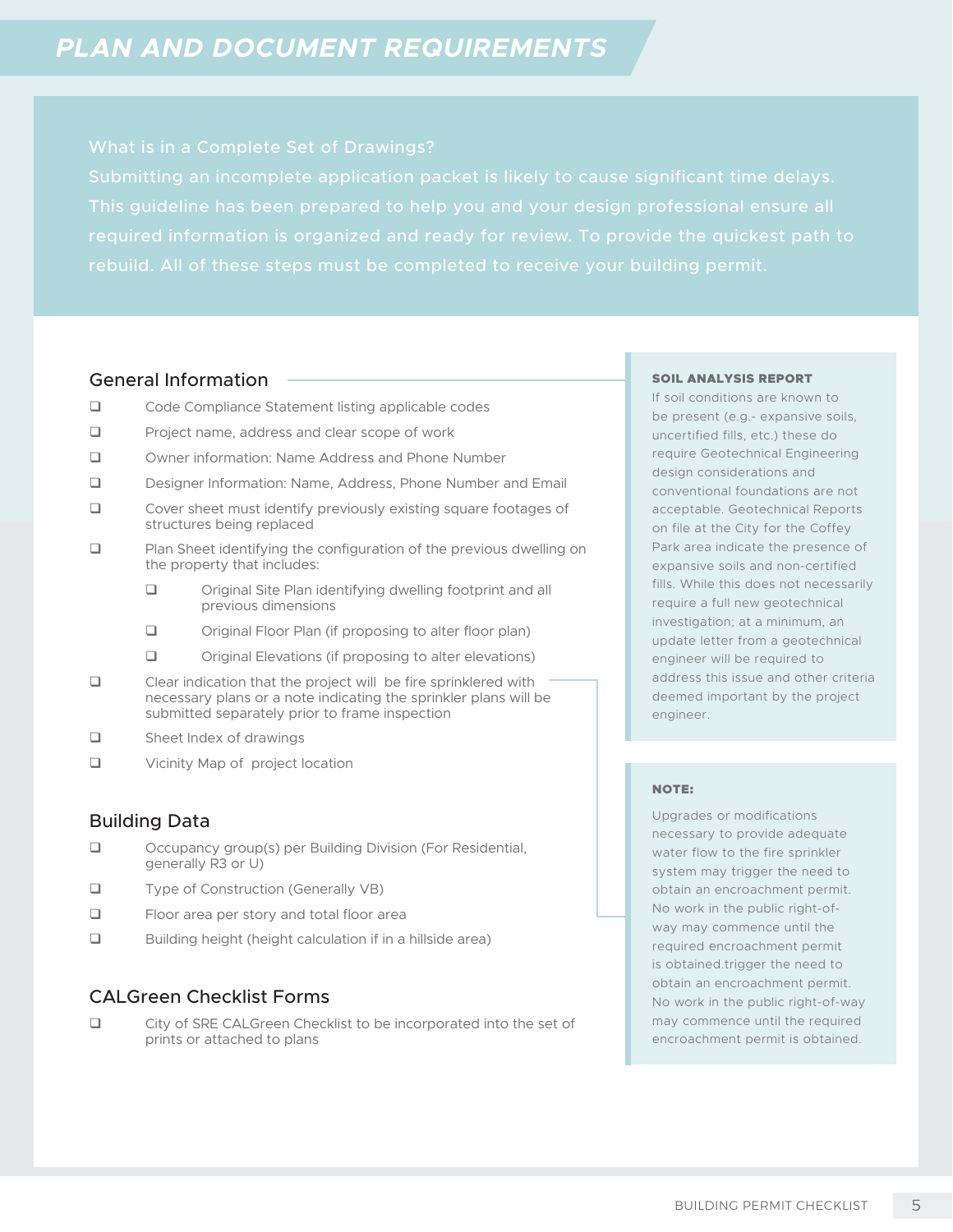## Energy Compliance Form

CF-1R and MF - 1R to be incorporated into the set of prints

## Site/Plot Plan

- **North Arrow**
- **Topographic Map**
- **Lot dimensions and bearings**
- $\Box$  Building footprints with overall dimensions and projections (such as eaves, bay windows or balconies)
- $\Box$  Easements and building setback lines including second story setbacks and garage setbacks (if applicable)
- Location of any existing structures to be demolished

## Landscape and Irrigation Plans

- Landscape drawings showing location of structures, planting areas, sod areas, mulch areas and plant legends
- **Interact and calculations show hydrozones, irrigation** system, automatic controllers, irrigation valves, check valves, etc.
- Soil report with documentation verifying implementation of soil report recommendations (may affect design)
- Completed Maximum Applied Water Allowance Spreadsheet

## Grading Plan and Details

- Existing drainage patterns, proposed drainage patterns, and drainage devices (as applicable)
- Existing and new contours, including elevation data and benchmarks
- Soil excavation calculations of export and import (cubic yards)
- $\Box$  Proposed retaining walls and related structural calculations
- Erosion control plans/WELO designation

## Architectural Plans

- □ Floor plans for each story, including basement level
	- **EXECUTE:** Fully dimensioned and to scale, with scale noted (minimum  $1/4$ "=1')
	- $\Box$  All windows and doors properly located with type and sizes
	- $\Box$  Location of safety glazing and egress windows
	- $\Box$  Location of all appliances, including forced air unit, water heater, range, refrigerators, etc.
	- □ Location of plumbing fixtures
	- □ Location of gas, electrical and water meters

#### LANDSCAPING PLANS

For your convenience, the City will be producing preapproved irrigation and landscape plans that can be applied to any residential project.

#### IF A CUSTOM LANDSCAPE

design is desired, plans must be prepared by a Landscape Architect and submitted to the City for review and approval. All irrigation and landscape plans must be in compliance with the Water Efficiency Landscape Ordinance (WELO).

Learn more at srcity.org/wue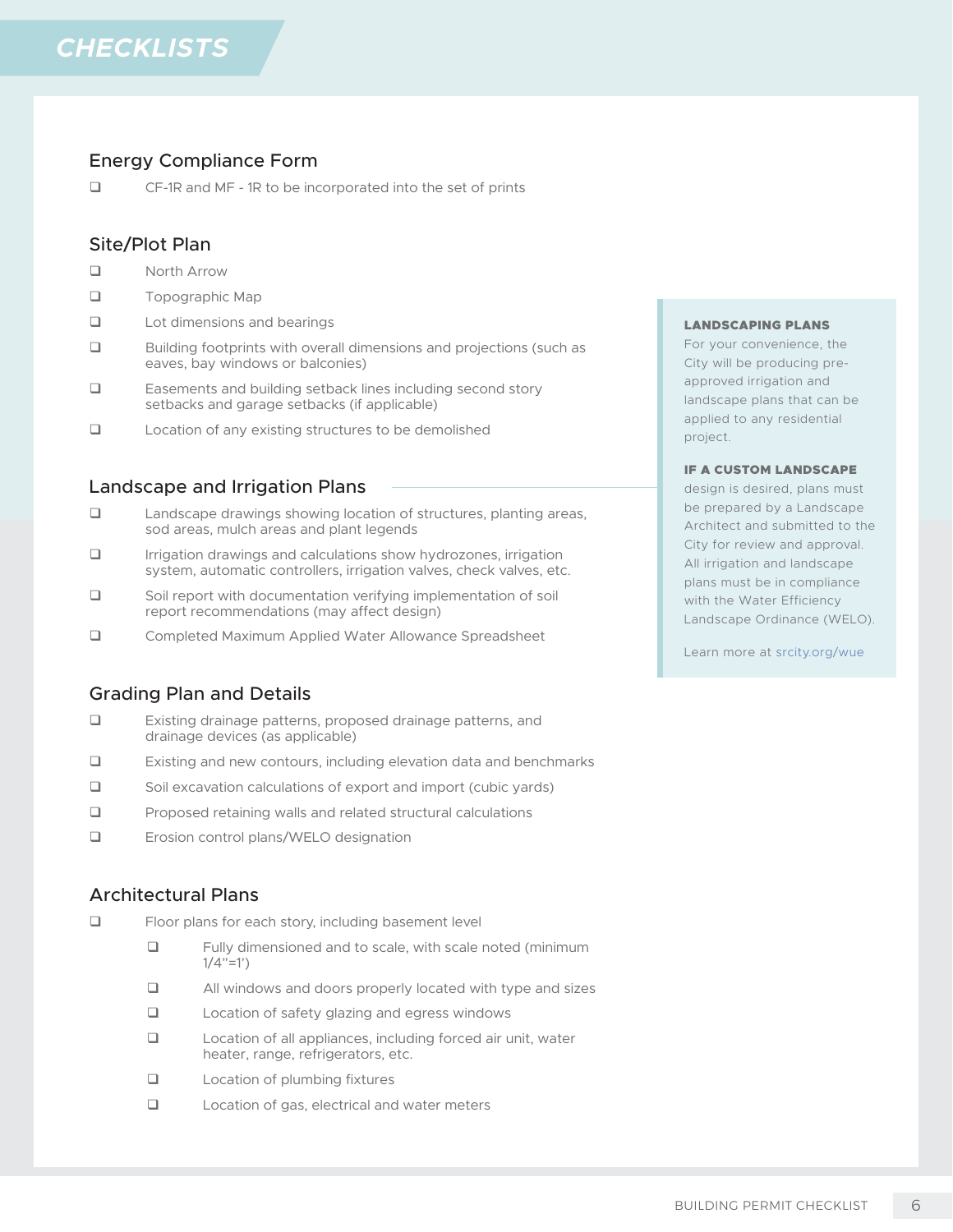- □ Location, type and model of approved listed fireplace appliances (wood burning fireplaces and stoves are not permitted)
- **North Arrow**
- Label all rooms
- **Q** Wall Legends
- Electrical Floor Plans (may be in main floor plans)
	- □ Outlets GFCI, AFCI, switches and light fixtures
	- Relationship of switches to their respective fixture or appliance

#### **Example 2** Roof Plan

- **Q** Roofing material and class
- $\Box$  Attic ventilation calculations and number, as well as type of attic vents
- Direction and slope of roof, valleys, hips, skylights, etc.
- Overhangs, eaves, gables, and rakes dimensioned
- □ Show PV equipment as applicable, with indication of Solar ready zone
- □ Building Sections (more than one may be required)
	- $\Box$  Provide building section at most informative locations (More than one may be required)
	- Label rooms, interior finishes
	- **Q** Clearances from framing to grade
	- □ Subfloor to top plate heights
	- Identify insulation and show where required

## Exterior Elevations

- Elevations with all vertical planes, including courtyards or other elements.
- **Q** Windows and doors properly located
- Overall building heights
- □ Note all exterior finishes
- For hillside projects, include height calculations

## Architectural Details

- **Q** Attic venting details
- **Handrail, guards and support details**
- □ Floor changes: such as from deck to floor
- Water heater seismic strapping
- Stairway, ground rail, window and door moisture protection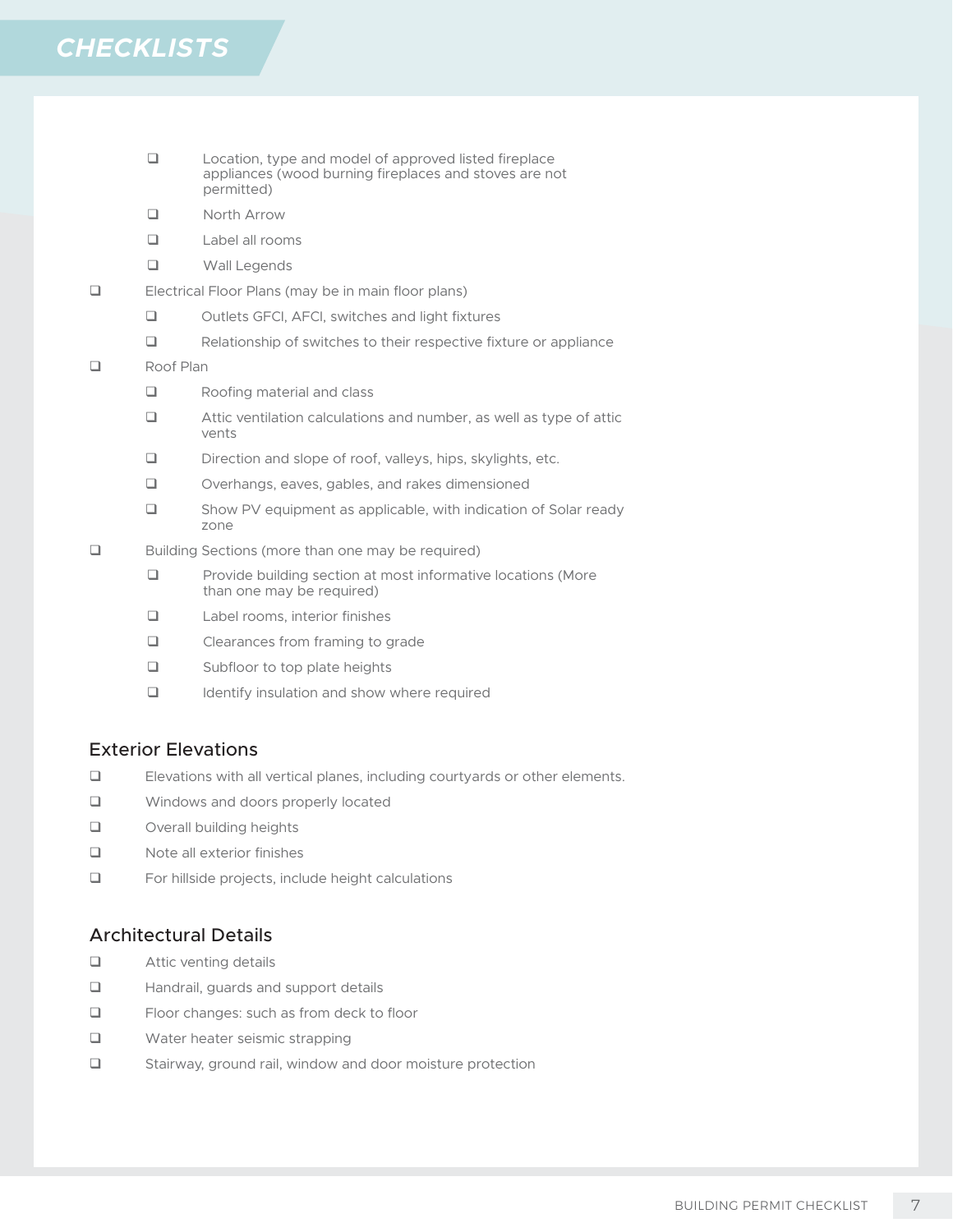## Structural Plans

- **Q** Structural Design criteria
- Wind speed, seismic Design Category
- □ Shear wall/braced wall schedules
- Verify information on structural calculations match drawings, if applicable

### Foundation Plans

- Dimensions, footings, piers, grade beams, a.b.'s and holddowns, etc. (as applicable)
- **E** Referenced detail bubbles
- **Underfloor venting details**

## Floor Framing Plan

- E Reference extent of and label all framing members, shear or braced walls, wall ties, etc.
- □ Referenced detail bubbles/schedules

## Roof Framing Plan

- □ Reference extent of, and label all framing members, shear or braced walls, wall ties, etc.
- $\Box$  Truss information clearly shown and noted as deferred (if applicable. Deferral form required)
- □ Reference extent of, and label all framing members
- **E** Referenced detail bubbles

### Structural Details

- $\Box$  Roof to wall, wall to floor, floor to foundation details
- Shear transfer details
- **Holddown, post and pier details**
- $\Box$  Chord, plate splice, details etc.
- Calculations

## Photovoltaic Plans (If applicable)

 $\Box$  Provide electrical drawings for PV installation

#### NOTE:

If the original foundation is being proposed for reuse, a 'suitability analysis' of the existing foundation must be performed by a registered civil or structural engineer. This analysis shall state that the engineer has visited the site and investigated the condition of the existing building elements, it is suitable for continued use and support of the new structure, and that all under-slab utility systems are suitable for continued use.

Electrical conduits may remain but all under-slab electrical conductors must be replaced. Please be advised that a compaction report to address re-compaction of the lot after foundation removal by a licensed geotechnical or civil engineer will be needed if the soil was disturbed to a depth greater than 12 inches.

Geotechnical Engineering design considerations are required if soil conditions are present (expansive soils, uncertified fills, etc.) and conventional foundations will not be acceptable. Reports on file indicate the presence of expansive soils and noncertified fills for in the Coffey Park area. At a minimum, an update letter from a geotechnical engineer will be required to address this issue.